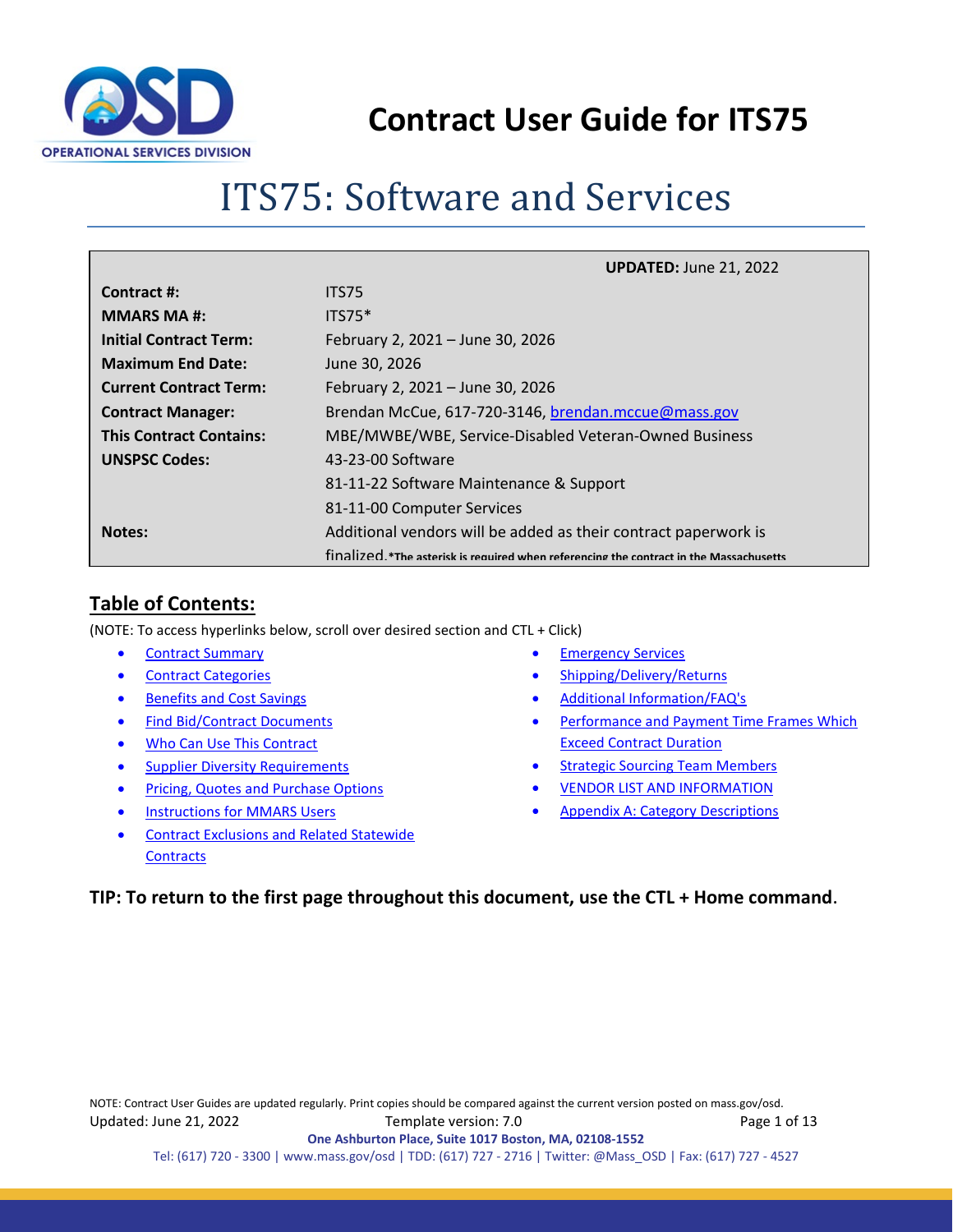

## <span id="page-1-0"></span>**Contract Summary**

This is a multi-state Statewide Contract for software and related services, including installation, implementation, customization, training, support, and maintenance. This contract includes vendors that are Software Resellers, Software Publishers, and Software Implementation Services Providers. Types of software available include Commercial Off the Shelf (COTS) Software, Software as a Service ("SaaS"), Platform as a Service ("PaaS"), and Infrastructure as a Service ("IaaS").

Major differences between ITS75 and the predecessor contract ITS58 include:

- Seven large Software Resellers representing multiple software publishers rather than five vendors
- Direct contracts with select Software Publishers
- Niche Software Resellers specializing in a specific product or defined market segment
- Provisions for PaaS and IaaS (SaaS was already present under ITS58)
- Vendors in all Categories may provide installation, implementation, customization, training, support, and maintenance services using their own staff.

Software Reseller pricing (Categories 1 & 2) is based on the invoice paid by the Software Reseller to the Software Publisher, with a percentage markup or markdown. Pricing for Software Publishers (Category 3) and Implementation Services Providers (Category 4) is based on a percentage discount from the vendor's Enterprise Price List and/or a Rate Card for hourly rates.

Buyers may negotiate additional discounts.

## <span id="page-1-1"></span>**Contract Categories**

This contract includes four categories as listed below.

- Category 1: Software Resellers
- Category 2: Niche Software Resellers
- Category 3: Software Publishers
- Category 4: Software implementation Services Providers

## <span id="page-1-2"></span>**Benefits and Cost Savings**

Statewide contracts are an easy way to obtain benefits for your organization by leveraging the Commonwealth's buying power, solicitation process, contracting expertise, vendor management and oversight, and the availability of environmentally preferable products.

- Covers nearly all software available on the market
- Software resellers, publishers, and implementation services under one Statewide Contract
- Competitive pricing made possible by multi-state buying power
- Prompt payment discounts from several vendors

## <span id="page-1-3"></span>**Find Bid/Contract Documents**

• To find all contract-specific documents, including the Contract User Guide, RFR, specifications, price sheets and other attachments, visit [COMMBUYS.com](http://www.commbuys.com/) and search for ITS75 to find related Master Blanket Purchase Order (MBPO) information.

NOTE: Contract User Guides are updated regularly. Print copies should be compared against the current version posted on mass.gov/osd. Updated: June 21, 2022 Template version: 7.0 Page 2 of 13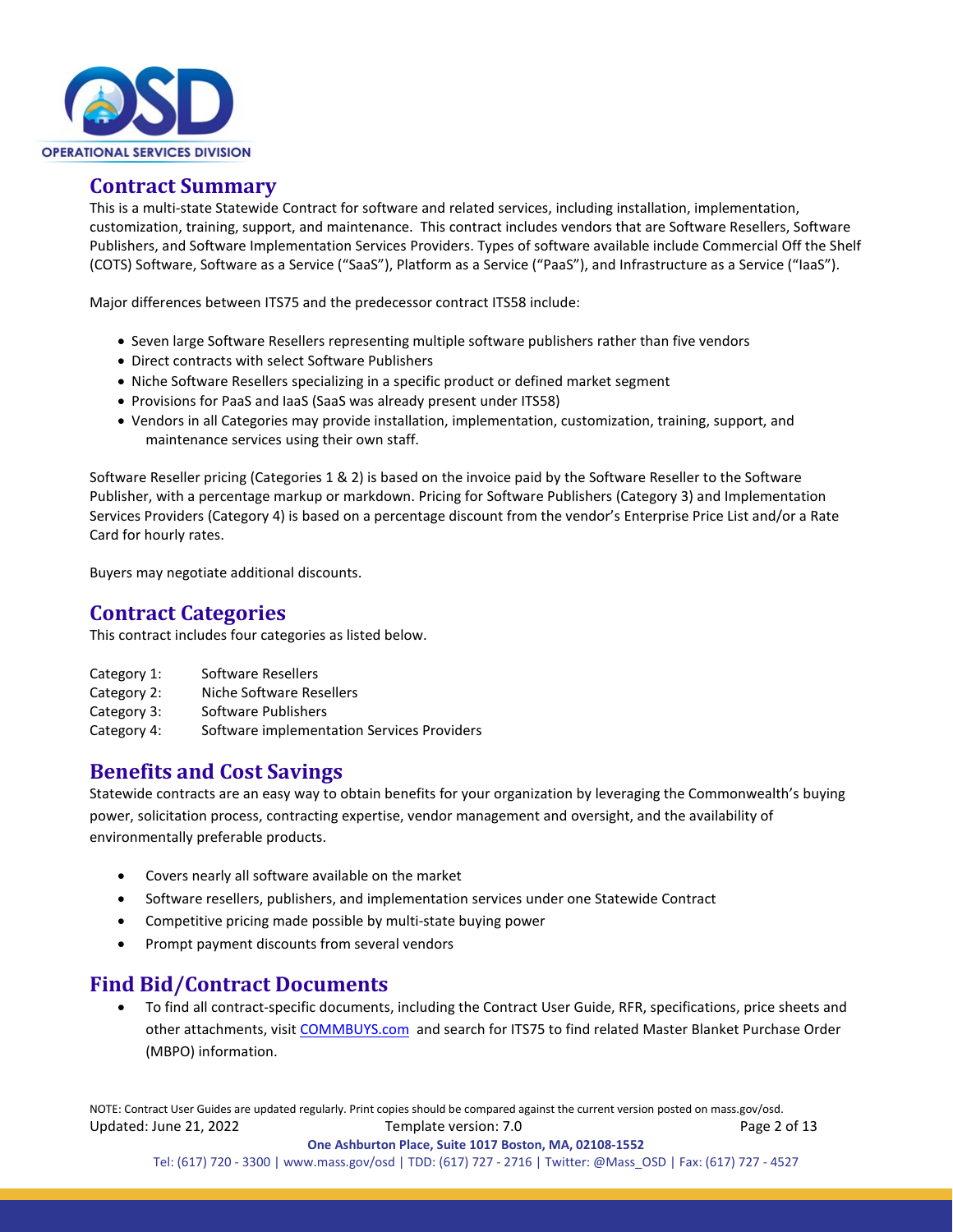

- To link directly to the MBPO for ITS75 visit [Master Blanket Purchase Order \(MBPO\) PO-21-1080-OSD03-SRC01-](https://www.commbuys.com/bso/external/purchaseorder/poSummary.sdo?docId=PO-21-1080-OSD03-SRC01-21250&releaseNbr=0&external=true&parentUrl=close) [21250](https://www.commbuys.com/bso/external/purchaseorder/poSummary.sdo?docId=PO-21-1080-OSD03-SRC01-21250&releaseNbr=0&external=true&parentUrl=close)
- To find vendor-specific documents, including price sheets, see links to individual vendor MBPOs on the Vendor [Information](#page-8-0) page.

# <span id="page-2-0"></span>**Who Can Use This Contract**

#### **Applicable Procurement Law**

Executive Branch Goods and Services: MGL c. 7, § 22; c. 30, § 51, § 52; 801 CMR 21.00;

## **Eligible Entities**

Please see the standard list of Eligible Entities on our [Eligible Entities Which May Use Statewide Contracts](https://www.mass.gov/info-details/why-use-statewide-contracts#eligible-entities-which-may-use-statewide-contracts-) webpage. In addition, the states of Connecticut, Maine, Rhode Island, and Vermont participated in this procurement and are eligible users.

# <span id="page-2-1"></span>**Supplier Diversity Requirements**

When soliciting quotes, the following requirements apply:

| <b>Expected annual</b><br>value of the RFQ | <b>RFQ process requirements</b>                                                                                                                                                                                                                                                                                                                                                                                                                                                                                                                                                                                                                                                                                                                                                                                                      |
|--------------------------------------------|--------------------------------------------------------------------------------------------------------------------------------------------------------------------------------------------------------------------------------------------------------------------------------------------------------------------------------------------------------------------------------------------------------------------------------------------------------------------------------------------------------------------------------------------------------------------------------------------------------------------------------------------------------------------------------------------------------------------------------------------------------------------------------------------------------------------------------------|
| Less than or equal<br>to \$250,000/year    | Notify at least two small businesses capable of providing the product or service<br>of the opportunity, if available.<br>Include SBPP contract language and place it prominently within the RFQ.<br>$\bullet$<br>Evaluate bids received from, and award a contract to, an SBPP-participating<br>$\bullet$<br>small business that meets the department's best value criteria.<br>Award to a large business only if there is no SBPP participating business meeting<br>$\bullet$<br>departments' best value criteria.<br>Conduct a clarification/BAFO/negotiation before disqualifying an SBPP-<br>$\bullet$<br>participating business based on price or desirable criteria.<br>See the Best Value Evaluation of Responses to Small Procurements: A Guide for<br>$\bullet$<br><b>Strategic Sourcing Teams for additional guidance.</b> |
| More than<br>\$250,000/year                | Notify at least two diverse and/or small businesses capable of providing the<br>$\bullet$<br>product or service of the opportunity, if available.<br>Make a preference for contractors with higher SDP commitments and/or<br>$\bullet$<br>performance whenever such information is available (or is requested from<br>contractors by the department) and the preference is feasible.<br>Note: Departments may ask the prime Contractor for an additional SDP<br>$\bullet$<br>commitment specifically related to the Department's purchase or engagement.<br>SDP spending for such a purchase or engagement must be reported by the<br>Contractor using the SDP Reporting Form directly to the Department and may<br>not be included in any other SDP reporting filed by the Contractor.                                              |

NOTE: Contract User Guides are updated regularly. Print copies should be compared against the current version posted on mass.gov/osd. Updated: June 21, 2022 Template version: 7.0 Page 3 of 13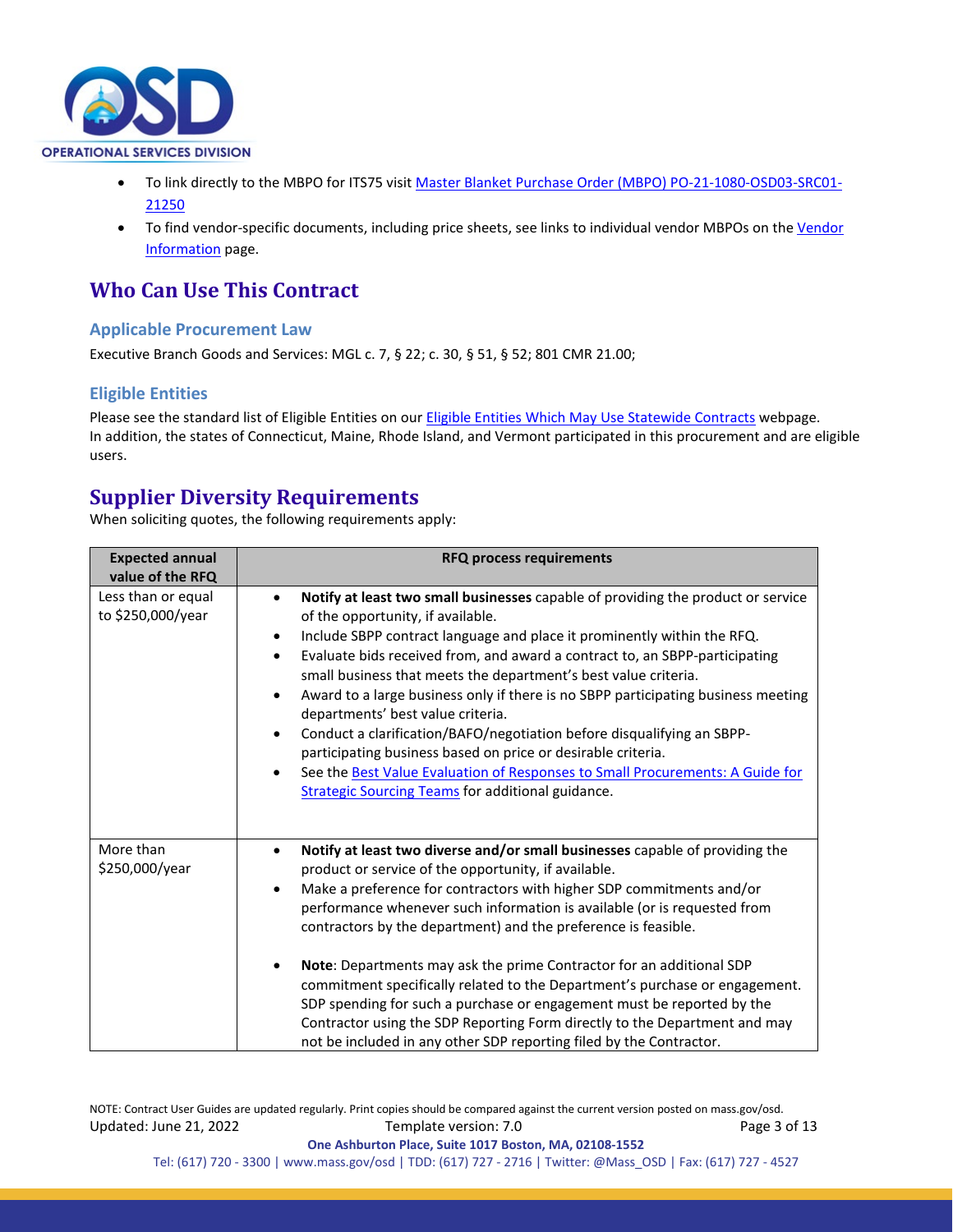

OSD provides up-to-date information on the availability of diverse and small businesses on statewide contracts through th[e Statewide Contract Index](https://www.mass.gov/doc/statewide-contract-index/download) available on the COMMBUYS home page. See the "Programs (SDO and SBPP)" tab for current certification and small business status of contractors on this contract.

# <span id="page-3-0"></span>**Pricing, Quote and Purchase Options**

#### **Purchase Options**

The purchase options identified below are the only acceptable options that may be used on this contract:

- Licenses will be acquired by outright purchase, subscription, lease purchase or term lease. Lease purchase and term lease are allowable only for Eligible Entities whose rules and regulations permit leasing of software. Term leases (where the Eligible Entity must return the software at the end of the lease) are permitted only in conjunction with term leases of hardware, where the leased software runs on the leased hardware. For leases, the Eligible Entity will be responsible for obtaining financing via a third-party leasing company in accordance with the procurement laws and regulations governing the Eligible Entity. The third-party leasing company will pay the ITS75 vendor.
- This is a fee for service contract

## **Executive Departments and other Commonwealth network users must request approval from EOTSS to use ITS75 for specific purchases:**

1. on-premises software: no approval required

2. software as a service (SaaS) and related services: no approval required, provided that all purchases comply with the following guidance: See ["ITS75 Purchasing Guidelines"](https://massgov.sharepoint.com/:w:/r/sites/TSS-Contract-Mgmt/_layouts/15/Doc.aspx?sourcedoc=%7B8B73A181-A7E8-42A8-84E3-7760838E7B85%7D&file=ITS75%20Purchasing%20Guidelines.docx&action=default&mobileredirect=true)

3. infrastructure-as-a-service (IaaS), platform as a service (PaaS), and related services: EOTSS' approval is required. Prior to issuing an RFQ, submit a description of the intended purchase including the specifications, functionality, number of users, and anticipated costs to EOTSS via [eotss-its75requests@mass.gov](mailto:eotss-its75requests@mass.gov).

#### **Pricing Options**

- **Ceiling/Not-to-Exceed:** Contract discounts and other pricing published under the contract represents "ceiling" or "not-to-exceed" pricing, and may be further negotiated.
- **Percentage markup or markdown of the price paid by the Software Reseller:** Contract pricing for vendors in Category 1: Software Resellers and Category 2: Niche Software Resellers is a specified discount off or markup of the price the Reseller pays the software publisher or provider. This includes software implementation services provided by a Publisher and sold by the Reseller. Because the cost to the Software Reseller may vary depending on agreements with the Software Publisher, the lowest markup shown in the pricing sheets will not necessarily result in the best price. For this reason, contract Users should always seek quotes from multiple Resellers.
- **Discount off of the Vendor Enterprise Price List:** Contract pricing for vendors in Category 3: Software Publishers is a specified discount off of the vendor Enterprise Price List.
- **Hourly rates for services:** Vendors in all categories may provide software implementation services using their own staff based upon the rate cards published in the vendor pricing sheets.

NOTE: Contract User Guides are updated regularly. Print copies should be compared against the current version posted on mass.gov/osd. Updated: June 21, 2022 Template version: 7.0 Page 4 of 13 **One Ashburton Place, Suite 1017 Boston, MA, 02108-1552**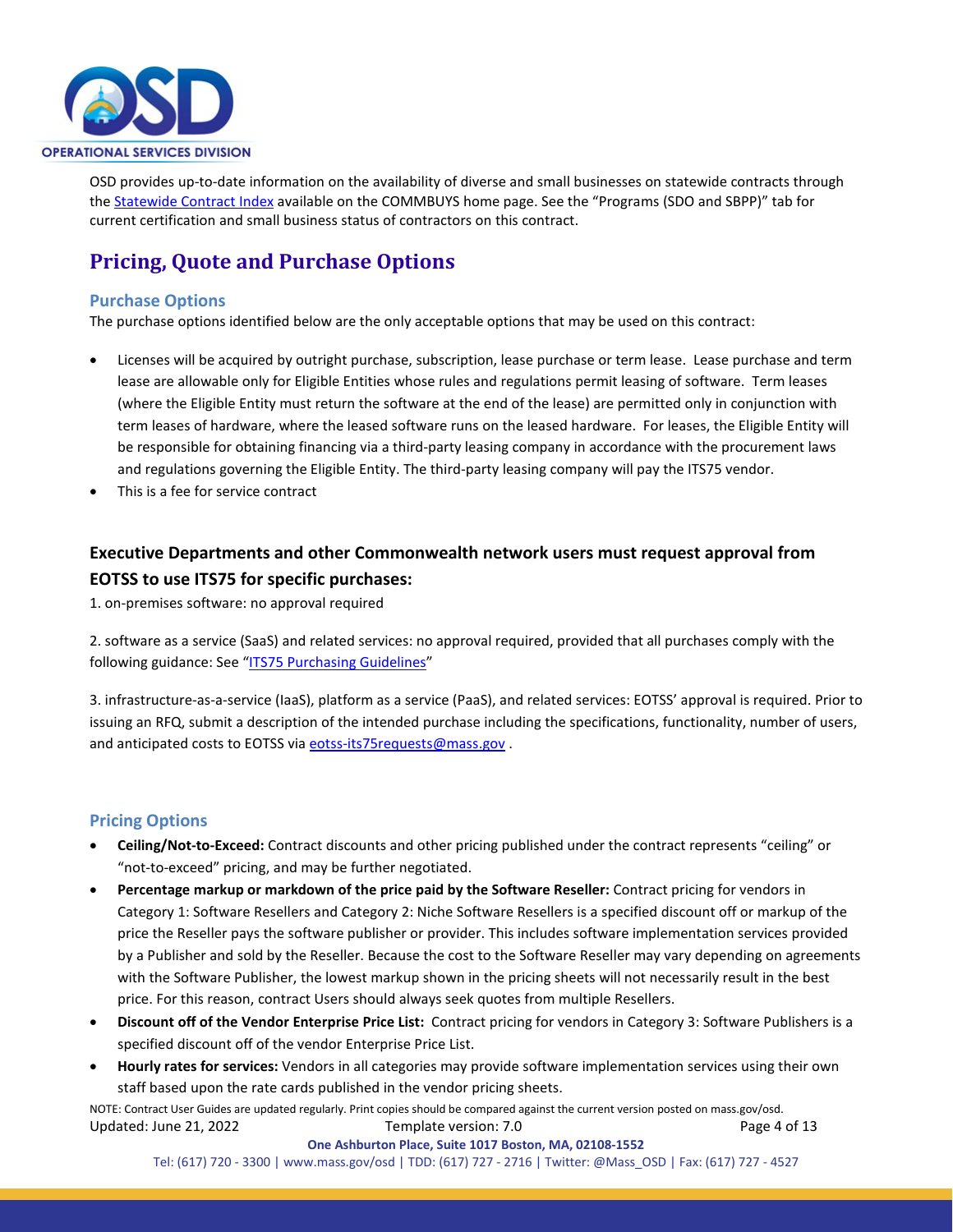

## **Product/Service Pricing and Finding Vendor Price Files**

Actual product pricing is not shown in the vendor price files. Particularly with respect to Category 1: Software Resellers, there are thousands of products, all subject to price changes from the Software Publishers. ITS75 Resellers are NOT limited to reselling the products shown in their price files or on their websites - if the product of interest to you does not appear on the website, ask the Software Reseller for a quote. Because of the large number of available products, some Software Resellers limit those listed on their websites to the most popular products. Also, even if a Reseller is not currently able to resell the product you wish to obtain, generally they can establish a relationship with the Software Publisher and add it to those they can resell.

### **Setting Up a COMMBUYS Account**

COMMBUYS is the Commonwealth's electronic Market Center supporting online commerce between government purchasers and businesses. If you do not have one already, contact the COMMBUYS Help Desk to set up a COMMBUYS buyer account for your organization: (888)-627-8283 o[r OSDhelpdesk@mass.gov.](mailto:OSDhelpdesk@mass.gov)

When contacting a vendor on statewide contract, always reference ITS75 to receive contract pricing.

### **Quick Search in COMMBUYS**

Log into COMMBUYS, and use the Search box on the COMMBUYS header bar to locate items described on the MBPO or within the vendor catalog line items. Select Contract/Blanket or Catalog from the drop-down menu.

### **How To Purchase From The Contract**

#### • **Solicit quotes and select and purchase quoted item in COMMBUYS**

This COMMBUYS functionality provides a mechanism to easily obtain quotes, as specified by the Contract. The buyer would create a Release Requisition, and then convert it to a Bid. After approval by the buyer approving officer, the bid is then sent to selected vendors to request quotes. Buyers must include "ITS75 RFQ" when entering information in the Description field.

For a description of how to complete this purchase in COMMBUYS, visit the *[Job Aids for Buyers](https://www.mass.gov/lists/job-aids-for-buyers-using-commbuys)* webpage, and select:

 The *COMMBUYS Purchase Orders* section, and choose the *How to Create a Solicitation Enabled Bid Using a Release Requisition* job aid or one of the quick reference guides.

#### • **Directly purchase a non-fixed price item (\$0 line item) through COMMBUYS**

This may be done if you do not need to solicit a quote, for example, if the Reseller has automatically sent you a quote for maintenance renewal or if you obtained product pricing from the vendor's ITS75-specific website.

See "Obtaining Quotes" regarding situations where quotes are required.

For a full description of how to complete a requisition in COMMBUYS visit the Job Aids for Buyers webpage, and select:

 $\triangleright$  The COMMBUYS Purchase Orders section and choose the How to Create a Requisition and Purchase Order (Contract Purchase) job aid.

NOTE: Contract User Guides are updated regularly. Print copies should be compared against the current version posted on mass.gov/osd. Updated: June 21, 2022 Template version: 7.0 Page 5 of 13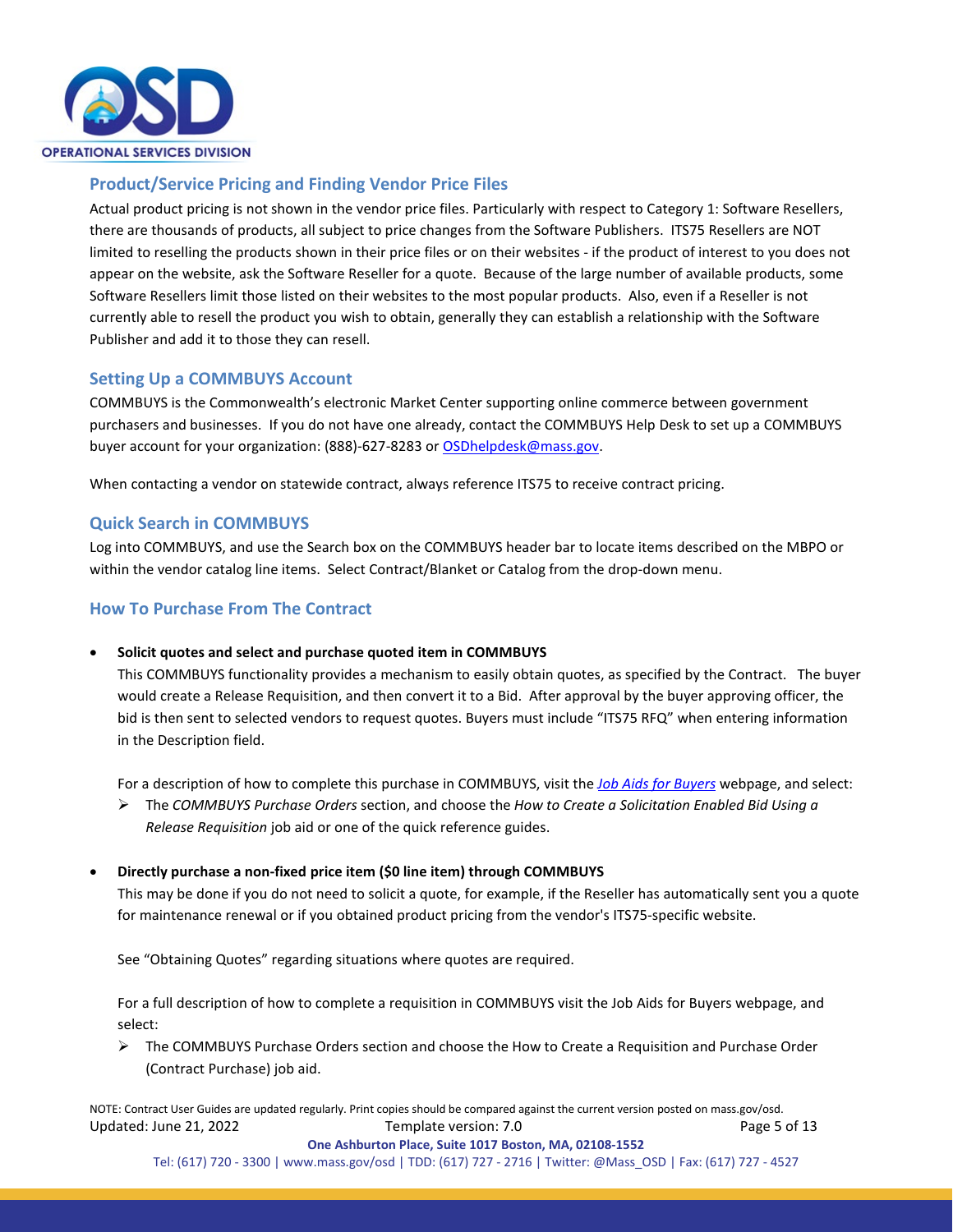

#### • **Establishing a Purchase Order for Partial Payments**

In these cases, enter the PO for the full amount (known or estimated), as per the instructions above, and process partial receipts as you receive billing from the vendor. In such purchase orders insert the following language in the special instructions box of the PO: " This Purchase Order represents the total estimated expenditure for this ITS75 engagement (insert brief description), against which (identify department) will execute partial receipts in COMMBUYS upon receipt and approval of invoices, in order to record the work accomplished according to the agreed upon engagement terms. All estimated expenditures are subject to reconciliation based on invoices rendered for agreedupon delivery of goods and/or services."

Attach your Purchase Order to the "Attachments" tab of your requisition.

#### **Obtaining Quotes**

Contract users should always reference ITS75 when contacting vendors to ensure they are receiving contract pricing. Quotes, not including construction services, should be awarded based on best value.

For a full description of how to complete a quote in COMMBUYS visit the *[Job Aids for Buyers](https://www.mass.gov/lists/job-aids-for-buyers-using-commbuys)* webpage, and select:

The *COMMBUYS Purchase Orders* section, and choose *Request Quotes From Vendors on Statewide Contracts* job aid.

Include the following statement on your Purchase Order: "All of the terms and conditions of Statewide Contract ITS75 are incorporated herein and made a part hereof. Conflicting terms, conditions or agreements included in or attached to this form, or accepted via a click-through agreement, shall be considered to be superseded and void." If the Software Publisher has provided any documents that the Eligible Entity must sign or otherwise accept, or if the Eligible Entity and the Software Publisher have negotiated any other written agreement, the Software Publisher must provide these to the Reseller and the Reseller must include them in their Quote.

For orders for a particular brand of software over \$5,000, Eligible Entities must seek quotes from at least three of the seven Software Resellers. Quotes obtained from the websites are acceptable; for items not in the on-line catalog, Eligible Entities must request quotes from the Software Resellers. Eligible Entities are not required to accept the lowest quote, but if they do not the reason must be documented in the procurement file.

It is not necessary to wait for quotes to be received from all resellers from whom quotes have been requested. Quote requests posted in COMMBUYS must allow at least four hours to respond but do not have to allow more than four hours.

It is not necessary to request multiple quotes for maintenance renewals or for Microsoft software or for products from software publishers in Category 3.

## <span id="page-5-0"></span>**Instructions for MMARS Users**

MMARS users must reference the MA number in the proper field in MMARS when placing orders with any contractor.

## <span id="page-5-1"></span>**Contract Exclusions and Related Statewide Contracts**

There are three Statewide Contracts for software with the Software Publishers directly rather than through ITS75: ITS64, Oracle, ITS55DesignatedITD, IBM, and ITS65DesignatedITD, ESRI (Geographic Information Software). ITS60, the Cloud Solutions contract, also offers Software as a Service (SaaS), Platform as a Service (PaaS), and Infrastructure as a Service (IaaS), and may be included in applicable quote requests.

NOTE: Contract User Guides are updated regularly. Print copies should be compared against the current version posted on mass.gov/osd. Updated: June 21, 2022 Template version: 7.0 Page 6 of 13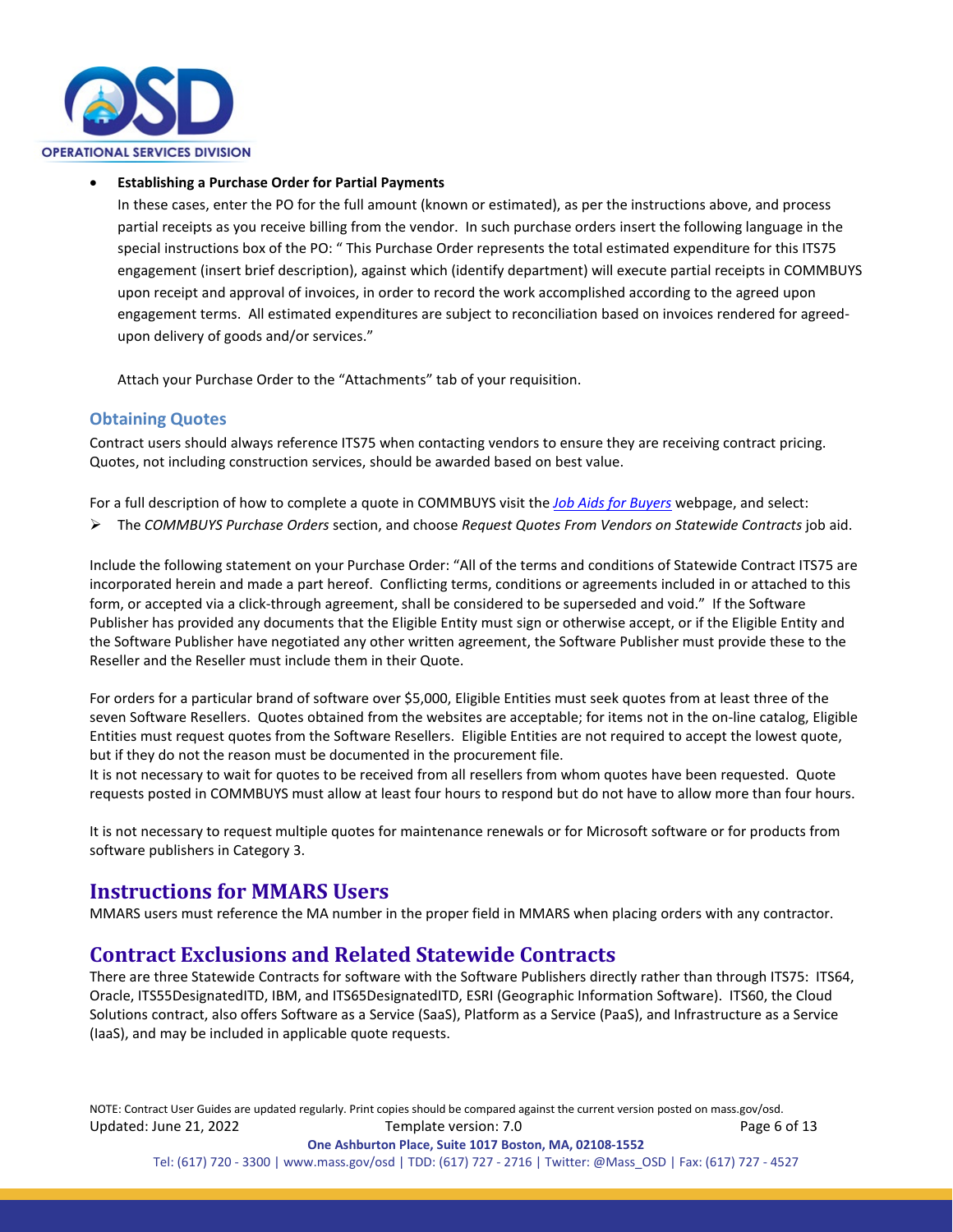

## <span id="page-6-0"></span>**Emergency Services**

Many statewide contracts are required to provide products or services in cases of statewide emergencies. ML - [801 CMR](https://www.mass.gov/regulations/801-CMR-21-procurement-of-commodities-or-services-including-human-and-social-services)  [21](https://www.mass.gov/regulations/801-CMR-21-procurement-of-commodities-or-services-including-human-and-social-services) defines emergency for procurement purposes. Visit the **Emergency Response Supplies**, Services and Equipment [Contact Information for Statewide Contracts](https://www.mass.gov/doc/emergency-response-supplies-services-and-equipment-contact-information) list for emergency services related to this contract.

# <span id="page-6-1"></span>**Shipping/Delivery/Returns**

**Shipping Charges:** None, unless expedited shipping is ordered by the Eligible Entity

# <span id="page-6-2"></span>**Additional Information/FAQs**

#### **Other Discounts**

• **Prompt Pay Discounts:** A discount given to the buyer if paid within a certain time period. These discounts may be found in the [Vendor List and Information](#page-8-0) section below. All discounts offered will be taken in cases where the payment issue date is within the specified number of days listed by vendor and in accordance with the Commonwealth's Bill Paying Policy. Payment days will be measured from the date goods are received and accepted / performance was completed OR the date an invoice is received by the Commonwealth, whichever is later to the date the payment is issued as an EFT (preferred method) or mailed by the State Treasurer. The date of payment "issue" is the date a payment is considered "paid" not the date a payment is "received" by a Contractor.

#### **If the Needed Product Can Not be Found**

If a product or service cannot be provided by any of the Resellers or Publishers and is not available through any other Statewide Contract, then the product is considered to be unavailable under Statewide Contract. In that case, you may procure it via whatever method is required based on the scope of the purchase. To determine the procurement method, State Agencies may consult Appendix D of the Best Value Procurement Handbook; other entities must consult their own procurement regulations. Your procurement file must document that you requested quotes from however many Software Resellers and include their responses, if any, OR may include instead a letter or email from the Software Publisher explicitly stating that the Software Publisher does not allow any of the Software Resellers on ITS75 or ITS60 to resell their products.

#### <span id="page-6-3"></span>**Performance and Payment Time Frames Which Exceed Contract Duration**

All term leases, rentals, maintenance or other agreements for services entered into during the duration of this Contract and whose performance and payment time frames extend beyond the duration of this Contract shall remain in effect for performance and payment purposes (limited to the time frame and services established per each written agreement). No written agreement shall extend more than 24 months beyond the current contract term of this Statewide Contract as stated on the *first page* of this contract user guide. No new leases, rentals, maintenance or other agreements for services may be executed after the Contract has expired.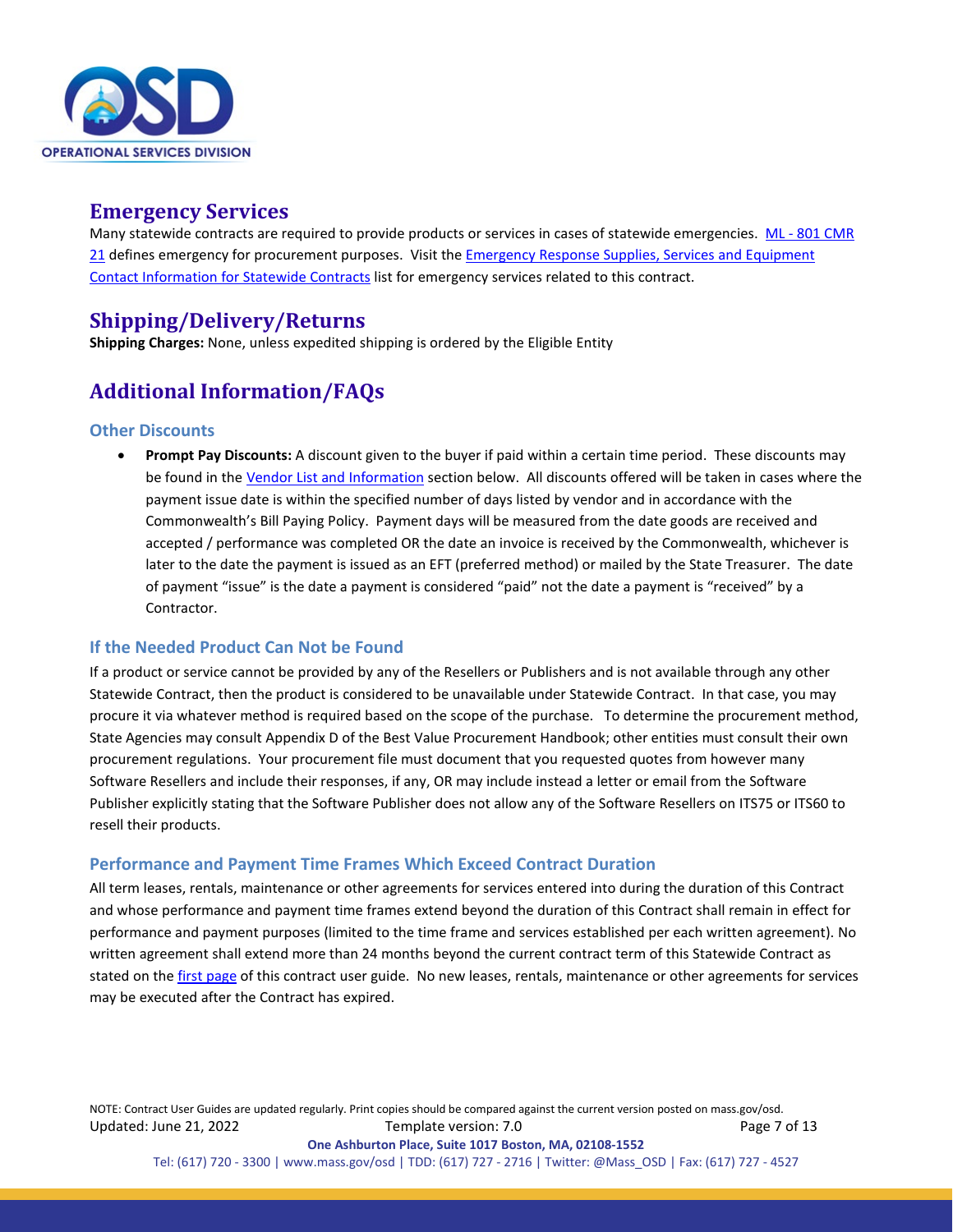

# <span id="page-7-0"></span>**Strategic Sourcing Team Members**

- Cheryl Asquino, State of Rhode Island
- Bonnie Borch-Rote, Operational Services Division
- Alison Cahil, Executive Office of Labor and Workforce Development
- Ellen Christy, Executive Office of Housing and Economic Development
- Aimee Cunningham, State of Connecticut
- Deborah Damore, State of Vermont
- Christine Horan, Executive Office of Housing and Economic Development
- Thomas Howker, State of Maine
- Shawn Johnson, Executive Office of Technology Services and Security
- Coleen Kelter, Operational Services Division
- Tim Kennedy, Operational Services Division
- Ellen Lee, State of Maine (inactive)
- Thomas Lessard, Executive Office of Technology Services and Security (inactive)
- Michael Lombardi, State of Rhode Island
- Ramesh Madhavan, State of Rhode Island
- Rebecca Markson, Executive Office of Energy and Environmental Affairs
- Brendan McCue, Operational Services Division
- Steven Mills, Executive Office of Health and Human Services
- Gregory Mooney, State of Connecticut
- Jesse Moorman, State of Vermont
- Jonathan Nadeau, State of Rhode Island
- Jesse Newberry, Department of Transportation
- Julia O'Leary, Executive Office of Energy and Environmental Affairs
- James Puccio, Division of Professional Licensure
- Elizabeth Rooney, Executive Office of Technology Services and Security
- Anna Shpigel, Operational Services Division
- Margaret Sullivan, Executive Office of Public Safety and Security
- Gail Walsh, State of Rhode Island
- Jennifer Warren, Executive Office of Administration and Finance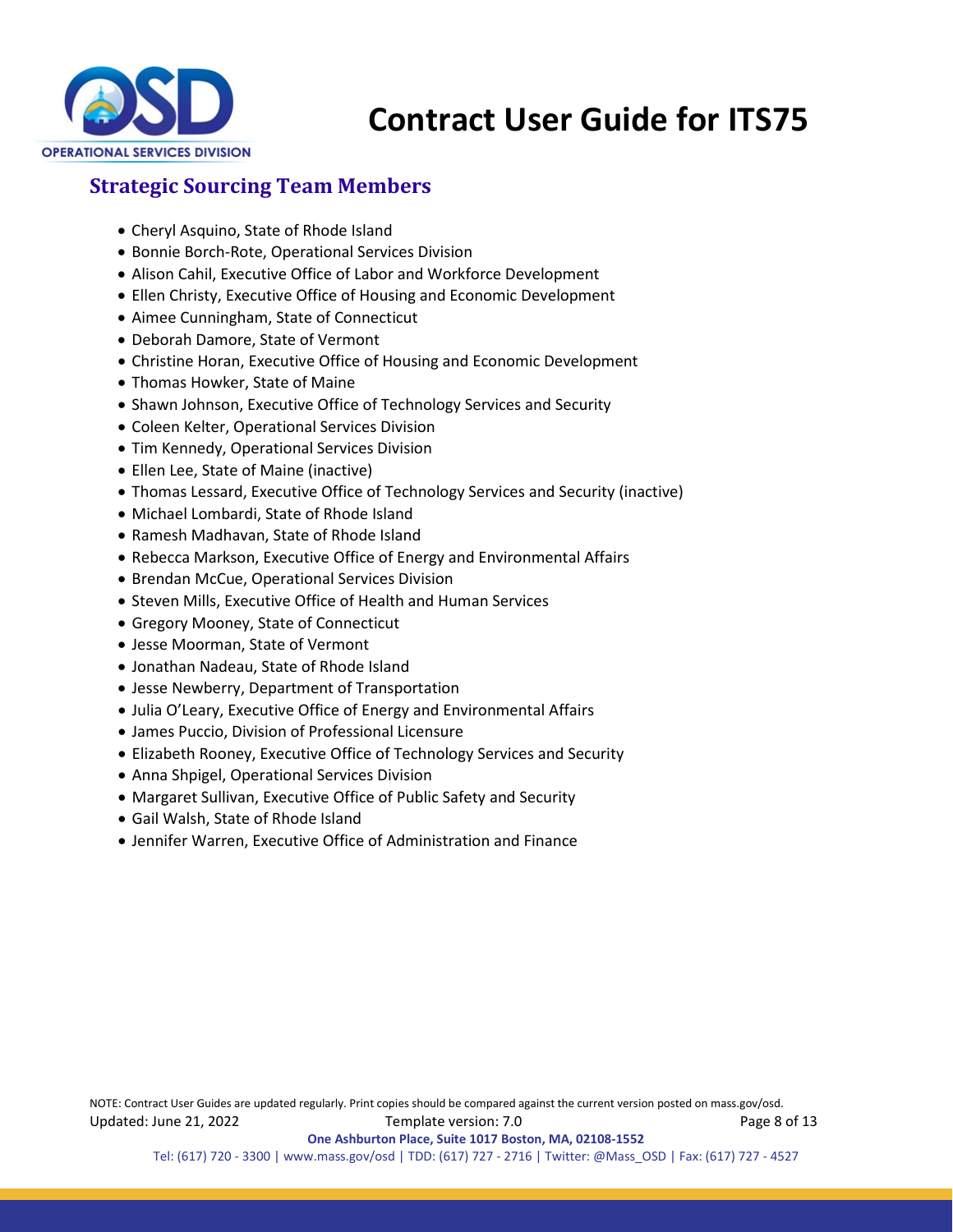

# **Vendor List and Information\***

<span id="page-8-0"></span>

| Vendor                                                            | <b>Master Blanket</b><br><b>Purchase Order</b><br>Ħ | <b>Contact Person</b> | Phone #               | <b>Email</b>                        | <b>Categories</b> | <b>Discounts</b><br>(PPD,<br><b>Dock</b><br>Delivery,<br>Other) | <b>SDO</b><br><b>Certification</b><br><b>Type</b> | <b>SDP</b><br><b>Commitment</b><br>Percentage |
|-------------------------------------------------------------------|-----------------------------------------------------|-----------------------|-----------------------|-------------------------------------|-------------------|-----------------------------------------------------------------|---------------------------------------------------|-----------------------------------------------|
| **Master MBPO (All<br>contract documents)                         | PO-21-1080-<br>OSD03-SRC01-<br>21250                | <b>Brendan McCue</b>  | 617-720-3146          | brendan.mccue@mass.gov              | 1, 2, 3, 4        | N/A                                                             | N/A                                               |                                               |
| ***Solicitation<br>Enabled                                        | PO-21-1080-<br><b>OSD03-SRC3-</b><br>21389          | <b>Brendan McCue</b>  | 617-720-3146          | brendan.mccue@mass.gov              | 1, 2, 3, 4        | N/A                                                             | N/A                                               |                                               |
| Accelare                                                          | PO-20-1080-<br>OSD03-SRC01-<br>21139                | Brendan McLaughlin    | 617-899-0963          | Brendan.McLaughlin@accel<br>are.com | $\overline{4}$    | 3% - 10 days<br>2% - 15 days<br>1% - 20 days                    |                                                   | 10%                                           |
| Applications<br>Software Technology<br>Corporation                | PO-21-1080-<br>OSD03-SRC3-<br>22342                 | Daryl Cockerham       | 540-435-6238          | dcockerham@astcorporatio<br>n.com   | $\overline{4}$    | 3% - 10 days<br>2% - 15 days<br>1% - 20 days                    |                                                   | 3%                                            |
| <b>Applied Geographics</b>                                        | PO-20-1080-<br>OSD03-SRC01-<br>21157                | Tom Harrington        | 617-447-2488          | tharrington@appgeo.com              | $\overline{2}$    | N/A                                                             |                                                   | 2%                                            |
| <b>CABEM Technologies</b>                                         | PO-20-1080-<br>OSD03-SRC01-<br>21154                | Jay Fredkin           | 617-244-6609          | sales@cabem.com                     | 3                 | 5% - 10 days<br>4% - 15 days<br>3% - 20 days<br>2% - 30 days    |                                                   | 4.5%                                          |
| <b>CBTS LLC (formerly</b><br>OnX)                                 | PO-20-1080-<br>OSD03-SRC01-<br>21151                | Marilyn Koch          | 781-858-6246          | marilyn.koch@cbts.com               | $\overline{2}$    | N/A                                                             |                                                   | 5%                                            |
| <b>CDW Government</b>                                             | PO-22-1080-<br>OSD03-SRC3-<br>22639                 | Ann Reeves            | 813-804-5352 x. 65352 | ann.reeves@cdwg.com                 | $\mathbf{1}$      | N/A                                                             |                                                   | 15%                                           |
| Conduent State &<br>Local Solutions, Inc.                         | PO-20-1080-<br>OSD03-SRC01-<br>21135                | Michelle Colbert      | 978-902-7152          | michelle.colbert@conduent<br>.com   | 4                 | 1% - 30 days                                                    |                                                   | 10%                                           |
| <b>Judge Consulting</b><br>Group D/B/A Copley<br>Consulting Group | PO-20-1080-<br>OSD03-SRC01-<br>21146                | Jim Reilly            | 855-884-5305          | jreilly@copleycg.com                | $\overline{2}$    | 4% - 10 days<br>3.5% - 15 days<br>3% - 20 days<br>2% - 30 days  |                                                   | 12%                                           |

NOTE: Contract User Guides are updated regularly. Print copies should be compared against the current version posted on mass.gov/osd.

Updated: June 21, 2022 Template version: 7.0 Page 9 of 13

**One Ashburton Place, Suite 1017 Boston, MA, 02108-1552**

Tel: (617) 720 - 3300 | [www.mass.gov/osd |](http://www.mass.gov/osd) TDD: (617) 727 - 2716 | Twitter: @Mass\_OSD | Fax: (617) 727 - 4527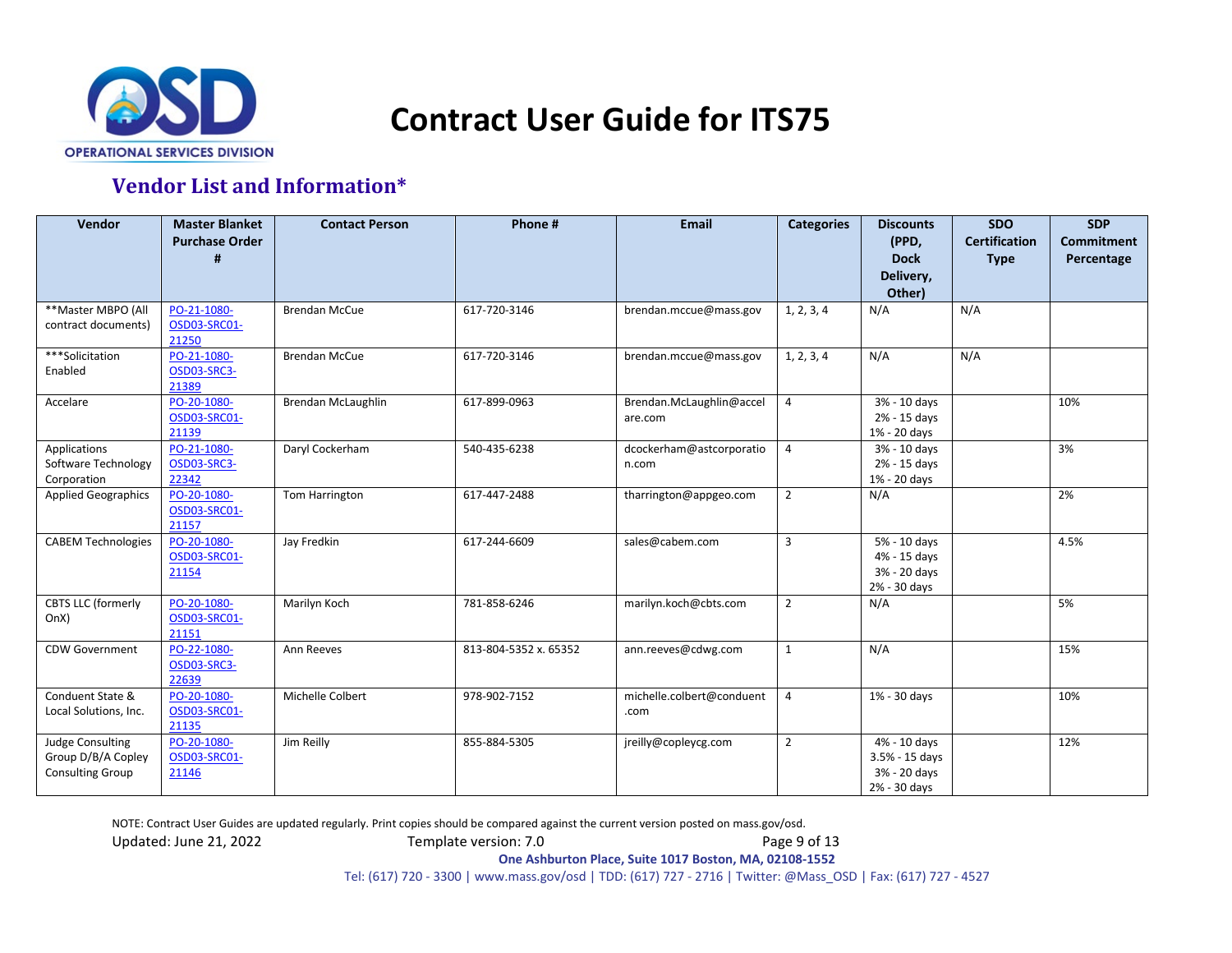

| Vendor                         | <b>Master Blanket</b><br><b>Purchase Order</b> | <b>Contact Person</b>   | Phone #           | <b>Email</b>                         | <b>Categories</b> | <b>Discounts</b><br>(PPD,                                                | <b>SDO</b><br><b>Certification</b> | <b>SDP</b><br><b>Commitment</b> |
|--------------------------------|------------------------------------------------|-------------------------|-------------------|--------------------------------------|-------------------|--------------------------------------------------------------------------|------------------------------------|---------------------------------|
|                                | #                                              |                         |                   |                                      |                   | <b>Dock</b><br>Delivery,<br>Other)                                       | <b>Type</b>                        | Percentage                      |
| <b>Deloitte Consulting</b>     | PO-20-1080-<br>OSD03-SRC01-<br>21158           | Prasad Thottempudi      | 617-270-3227      | pthottempudi@deloitte.co<br>m        | 3 & 4             | $2% - 10$ days<br>1.5% - 10 days<br>1% - 20 days<br>1% - 30 days         |                                    | 11%                             |
| Dell Marketing L.P.            | PO-21-1080-<br>OSD03-SRC3-<br>22466            | Ryan Schumaker          | 512-720-7215      | Ryan.Schumaker@Dell.com              | $\mathbf{1}$      | N/A                                                                      |                                    | 8%                              |
| FEi                            | PO-20-1080-<br>OSD03-SRC01-<br>21148           | Lisa Lin-Freeman        | 443-270-5100      | FEIBDProcurements@feisyst<br>ems.com | $\overline{3}$    | 2% - 10 days<br>$1.75% - 15$<br>days<br>$1.5% - 20$ days<br>1% - 30 days |                                    | 10%                             |
| <b>Green River</b>             | PO-20-1080-<br>OSD03-SRC01-<br>21143           | lan Kozak               | 802-257-0641      | ian@greenriver.com                   | $\overline{3}$    | 2% - 10 days<br>2% - 15 days<br>2% - 20 days                             |                                    | 10%                             |
| GreenPages, Inc.               | PO-20-1080-<br>OSD03-SRC01-<br>21150           | David Knox              | 781-987-2013      | dknox@greenpages.com                 | $\overline{3}$    | 2% - 10 days<br>1% - 15 days<br>1% - 20 days<br>1% - 30 days             |                                    | 3%                              |
| Insight Public Sector,<br>Inc. | PO-20-1080-<br>OSD03-SRC01-<br>21138           | Jishnu Banerjee         | 514-373-8334      | TeamMass@Insight.com                 | 1                 | N/A                                                                      |                                    | $1\%$                           |
| IntraSystems, Inc.             | PO-20-1080-<br>OSD03-SRC01-<br>21156           | <b>Madeline Doherty</b> | 781-986-1700 x224 | mdoherty@intrasystems.co<br>m        | 2, 4              | 1% - 10 days<br>1% - 15 days<br>1% - 20 days                             |                                    | $2\%$                           |
| JD Software, Inc.              | PO-22-1080-<br>OSD03-SRC3-<br>25282            | Lhassan Oubala          | 978-219-4521      | loubala@jdsoft.com                   | $\overline{3}$    | 1% - 30 days                                                             |                                    | 1%                              |
| Markley Boston, LLC            | PO-20-1080-<br>OSD03-SRC01-<br>21141           | Paul Andrews            | 617-451-6464      | pandrews@markleygroup.c<br>om        | 3                 | 2% - 10 days<br>1% - 15 days                                             |                                    | 20%                             |

NOTE: Contract User Guides are updated regularly. Print copies should be compared against the current version posted on mass.gov/osd.

Updated: June 21, 2022 Template version: 7.0 Page 10 of 13

**One Ashburton Place, Suite 1017 Boston, MA, 02108-1552**

Tel: (617) 720 - 3300 | [www.mass.gov/osd |](http://www.mass.gov/osd) TDD: (617) 727 - 2716 | Twitter: @Mass\_OSD | Fax: (617) 727 - 4527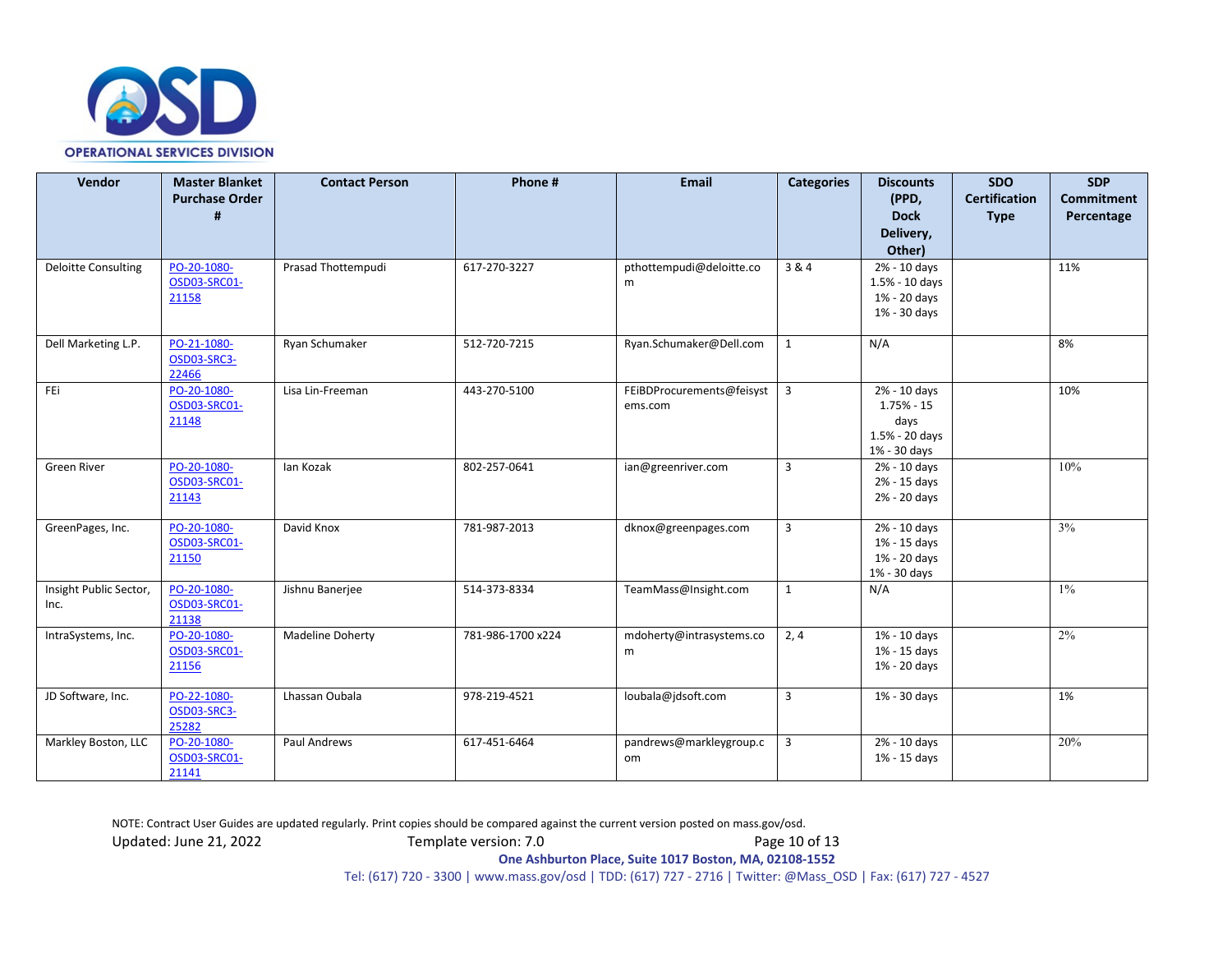

| #<br><b>Dock</b><br>Percentage<br><b>Type</b><br>Delivery,<br>Other)<br>PO-20-1080-<br>2%<br>NeuroSoph<br>Kyle Johnson<br>$\overline{3}$<br>$\overline{1\%}$ - 10 days<br>780-935-3199<br>kyle@neurosoph.com<br>OSD03-SRC01-<br>1% - 15 days<br>Development Inc.<br>1% - 20 days<br>21152<br>1% - 30 days<br>PO-20-1080-<br>$\overline{3}$<br>8%<br>Quadient, Inc.<br><b>Kevin Warner</b><br>717-364-5092<br>k.warner@quadient.com<br>N/A<br>OSD03-SRC01-<br>21145<br>PO-20-1080-<br>Kevin Orth<br>$\overline{3}$<br>5% - 10 days<br>$1\%$<br>SecurityStudio Inc<br>952-467-6381<br>korth@securitystudio.com<br>OSD03-SRC01-<br>5% - 15 days<br>2% - 20 days<br>21153<br>N/A<br>MBE/WBE<br>10%<br>SHI International<br>PO-21-1080-<br>Michael Dempsey@Shi.co<br>$\mathbf{1}$<br>Michael Dempsey<br>508-254-5739<br>OSD03-SRC3-<br>m<br>22343<br>5%<br>Jeffrey Dickert<br>1.5% - 10 days<br><b>MBE</b><br>PO-20-1080-<br>862-414-4983<br>$\overline{4}$<br>Spruce Technology,<br>jdickert@sprucetech.com<br>OSD03-SRC01-<br>1% - 15 days<br>Inc.<br>.5% - 20 days<br>21134<br>0% - 30 days<br>PO-20-1080-<br>30%<br>Liang Chen<br>212-432-2848<br><b>MBE</b><br>Stellar Services, Inc.<br>contact@stellarservices.co<br>$\overline{4}$<br>1% - 30 days<br>OSD03-SRC01-<br>m<br>21147<br>$1\%$<br><b>Stonewall Solutions</b><br>PO-20-1080-<br>$\overline{3}$<br>Allie Motta<br>508-415-9995<br>allie@stonewallsolutions.co<br>5% - 10 days<br><b>OSD03-SRC01-</b><br>4% - 15 days<br>Inc.<br>m<br>3% - 20 days<br>21155<br>3% - 30 days<br>2%<br><b>Strategic Solutions</b><br>PO-20-1080-<br>Ted Hill<br>$\overline{3}$<br>732-299-7117<br>thill@ssg-llc.com<br>1% - 10 days<br>OSD03-SRC01-<br>1% - 15 days<br>Group, LLC<br>1% - 20 days<br>21160<br>1% - 30 days<br>10%<br>PO-20-1080-<br>Evan Willner<br>301-837-8000 x235<br>ewillner@systemautomation.<br>$\overline{3}$<br>5% - 10 days<br><b>System Automation</b><br>com<br>4% - 15 days<br>OSD03-SRC01-<br>2% - 20 days<br>21137<br>1% - 30 days<br>10%<br>World Wide<br>PO-20-1080-<br>1&4<br><b>MBE</b><br><b>Carol Harting</b><br>314-995-6103<br>carol.harting@wwt.com<br>.33% - 10 days<br><b>Technology LLC</b><br>OSD03-SRC01- | Vendor | <b>Master Blanket</b><br><b>Purchase Order</b> | <b>Contact Person</b> | Phone # | <b>Email</b> | <b>Categories</b> | <b>Discounts</b><br>(PPD, | <b>SDO</b><br><b>Certification</b> | <b>SDP</b><br><b>Commitment</b> |
|-------------------------------------------------------------------------------------------------------------------------------------------------------------------------------------------------------------------------------------------------------------------------------------------------------------------------------------------------------------------------------------------------------------------------------------------------------------------------------------------------------------------------------------------------------------------------------------------------------------------------------------------------------------------------------------------------------------------------------------------------------------------------------------------------------------------------------------------------------------------------------------------------------------------------------------------------------------------------------------------------------------------------------------------------------------------------------------------------------------------------------------------------------------------------------------------------------------------------------------------------------------------------------------------------------------------------------------------------------------------------------------------------------------------------------------------------------------------------------------------------------------------------------------------------------------------------------------------------------------------------------------------------------------------------------------------------------------------------------------------------------------------------------------------------------------------------------------------------------------------------------------------------------------------------------------------------------------------------------------------------------------------------------------------------------------------------------------------------------------------------------------------------------------------------------------------------|--------|------------------------------------------------|-----------------------|---------|--------------|-------------------|---------------------------|------------------------------------|---------------------------------|
|                                                                                                                                                                                                                                                                                                                                                                                                                                                                                                                                                                                                                                                                                                                                                                                                                                                                                                                                                                                                                                                                                                                                                                                                                                                                                                                                                                                                                                                                                                                                                                                                                                                                                                                                                                                                                                                                                                                                                                                                                                                                                                                                                                                                 |        |                                                |                       |         |              |                   |                           |                                    |                                 |
|                                                                                                                                                                                                                                                                                                                                                                                                                                                                                                                                                                                                                                                                                                                                                                                                                                                                                                                                                                                                                                                                                                                                                                                                                                                                                                                                                                                                                                                                                                                                                                                                                                                                                                                                                                                                                                                                                                                                                                                                                                                                                                                                                                                                 |        |                                                |                       |         |              |                   |                           |                                    |                                 |
|                                                                                                                                                                                                                                                                                                                                                                                                                                                                                                                                                                                                                                                                                                                                                                                                                                                                                                                                                                                                                                                                                                                                                                                                                                                                                                                                                                                                                                                                                                                                                                                                                                                                                                                                                                                                                                                                                                                                                                                                                                                                                                                                                                                                 |        |                                                |                       |         |              |                   |                           |                                    |                                 |
|                                                                                                                                                                                                                                                                                                                                                                                                                                                                                                                                                                                                                                                                                                                                                                                                                                                                                                                                                                                                                                                                                                                                                                                                                                                                                                                                                                                                                                                                                                                                                                                                                                                                                                                                                                                                                                                                                                                                                                                                                                                                                                                                                                                                 |        |                                                |                       |         |              |                   |                           |                                    |                                 |
|                                                                                                                                                                                                                                                                                                                                                                                                                                                                                                                                                                                                                                                                                                                                                                                                                                                                                                                                                                                                                                                                                                                                                                                                                                                                                                                                                                                                                                                                                                                                                                                                                                                                                                                                                                                                                                                                                                                                                                                                                                                                                                                                                                                                 |        |                                                |                       |         |              |                   |                           |                                    |                                 |
|                                                                                                                                                                                                                                                                                                                                                                                                                                                                                                                                                                                                                                                                                                                                                                                                                                                                                                                                                                                                                                                                                                                                                                                                                                                                                                                                                                                                                                                                                                                                                                                                                                                                                                                                                                                                                                                                                                                                                                                                                                                                                                                                                                                                 |        |                                                |                       |         |              |                   |                           |                                    |                                 |
|                                                                                                                                                                                                                                                                                                                                                                                                                                                                                                                                                                                                                                                                                                                                                                                                                                                                                                                                                                                                                                                                                                                                                                                                                                                                                                                                                                                                                                                                                                                                                                                                                                                                                                                                                                                                                                                                                                                                                                                                                                                                                                                                                                                                 |        |                                                |                       |         |              |                   |                           |                                    |                                 |
|                                                                                                                                                                                                                                                                                                                                                                                                                                                                                                                                                                                                                                                                                                                                                                                                                                                                                                                                                                                                                                                                                                                                                                                                                                                                                                                                                                                                                                                                                                                                                                                                                                                                                                                                                                                                                                                                                                                                                                                                                                                                                                                                                                                                 |        |                                                |                       |         |              |                   |                           |                                    |                                 |
|                                                                                                                                                                                                                                                                                                                                                                                                                                                                                                                                                                                                                                                                                                                                                                                                                                                                                                                                                                                                                                                                                                                                                                                                                                                                                                                                                                                                                                                                                                                                                                                                                                                                                                                                                                                                                                                                                                                                                                                                                                                                                                                                                                                                 |        |                                                |                       |         |              |                   |                           |                                    |                                 |
|                                                                                                                                                                                                                                                                                                                                                                                                                                                                                                                                                                                                                                                                                                                                                                                                                                                                                                                                                                                                                                                                                                                                                                                                                                                                                                                                                                                                                                                                                                                                                                                                                                                                                                                                                                                                                                                                                                                                                                                                                                                                                                                                                                                                 |        |                                                |                       |         |              |                   |                           |                                    |                                 |
|                                                                                                                                                                                                                                                                                                                                                                                                                                                                                                                                                                                                                                                                                                                                                                                                                                                                                                                                                                                                                                                                                                                                                                                                                                                                                                                                                                                                                                                                                                                                                                                                                                                                                                                                                                                                                                                                                                                                                                                                                                                                                                                                                                                                 |        |                                                |                       |         |              |                   |                           |                                    |                                 |
|                                                                                                                                                                                                                                                                                                                                                                                                                                                                                                                                                                                                                                                                                                                                                                                                                                                                                                                                                                                                                                                                                                                                                                                                                                                                                                                                                                                                                                                                                                                                                                                                                                                                                                                                                                                                                                                                                                                                                                                                                                                                                                                                                                                                 |        |                                                |                       |         |              |                   |                           |                                    |                                 |
|                                                                                                                                                                                                                                                                                                                                                                                                                                                                                                                                                                                                                                                                                                                                                                                                                                                                                                                                                                                                                                                                                                                                                                                                                                                                                                                                                                                                                                                                                                                                                                                                                                                                                                                                                                                                                                                                                                                                                                                                                                                                                                                                                                                                 |        |                                                |                       |         |              |                   |                           |                                    |                                 |
|                                                                                                                                                                                                                                                                                                                                                                                                                                                                                                                                                                                                                                                                                                                                                                                                                                                                                                                                                                                                                                                                                                                                                                                                                                                                                                                                                                                                                                                                                                                                                                                                                                                                                                                                                                                                                                                                                                                                                                                                                                                                                                                                                                                                 |        |                                                |                       |         |              |                   |                           |                                    |                                 |
|                                                                                                                                                                                                                                                                                                                                                                                                                                                                                                                                                                                                                                                                                                                                                                                                                                                                                                                                                                                                                                                                                                                                                                                                                                                                                                                                                                                                                                                                                                                                                                                                                                                                                                                                                                                                                                                                                                                                                                                                                                                                                                                                                                                                 |        |                                                |                       |         |              |                   |                           |                                    |                                 |
|                                                                                                                                                                                                                                                                                                                                                                                                                                                                                                                                                                                                                                                                                                                                                                                                                                                                                                                                                                                                                                                                                                                                                                                                                                                                                                                                                                                                                                                                                                                                                                                                                                                                                                                                                                                                                                                                                                                                                                                                                                                                                                                                                                                                 |        |                                                |                       |         |              |                   |                           |                                    |                                 |
|                                                                                                                                                                                                                                                                                                                                                                                                                                                                                                                                                                                                                                                                                                                                                                                                                                                                                                                                                                                                                                                                                                                                                                                                                                                                                                                                                                                                                                                                                                                                                                                                                                                                                                                                                                                                                                                                                                                                                                                                                                                                                                                                                                                                 |        |                                                |                       |         |              |                   |                           |                                    |                                 |
|                                                                                                                                                                                                                                                                                                                                                                                                                                                                                                                                                                                                                                                                                                                                                                                                                                                                                                                                                                                                                                                                                                                                                                                                                                                                                                                                                                                                                                                                                                                                                                                                                                                                                                                                                                                                                                                                                                                                                                                                                                                                                                                                                                                                 |        |                                                |                       |         |              |                   |                           |                                    |                                 |
|                                                                                                                                                                                                                                                                                                                                                                                                                                                                                                                                                                                                                                                                                                                                                                                                                                                                                                                                                                                                                                                                                                                                                                                                                                                                                                                                                                                                                                                                                                                                                                                                                                                                                                                                                                                                                                                                                                                                                                                                                                                                                                                                                                                                 |        |                                                |                       |         |              |                   |                           |                                    |                                 |
|                                                                                                                                                                                                                                                                                                                                                                                                                                                                                                                                                                                                                                                                                                                                                                                                                                                                                                                                                                                                                                                                                                                                                                                                                                                                                                                                                                                                                                                                                                                                                                                                                                                                                                                                                                                                                                                                                                                                                                                                                                                                                                                                                                                                 |        |                                                |                       |         |              |                   |                           |                                    |                                 |
|                                                                                                                                                                                                                                                                                                                                                                                                                                                                                                                                                                                                                                                                                                                                                                                                                                                                                                                                                                                                                                                                                                                                                                                                                                                                                                                                                                                                                                                                                                                                                                                                                                                                                                                                                                                                                                                                                                                                                                                                                                                                                                                                                                                                 |        |                                                |                       |         |              |                   |                           |                                    |                                 |
|                                                                                                                                                                                                                                                                                                                                                                                                                                                                                                                                                                                                                                                                                                                                                                                                                                                                                                                                                                                                                                                                                                                                                                                                                                                                                                                                                                                                                                                                                                                                                                                                                                                                                                                                                                                                                                                                                                                                                                                                                                                                                                                                                                                                 |        |                                                |                       |         |              |                   |                           |                                    |                                 |
|                                                                                                                                                                                                                                                                                                                                                                                                                                                                                                                                                                                                                                                                                                                                                                                                                                                                                                                                                                                                                                                                                                                                                                                                                                                                                                                                                                                                                                                                                                                                                                                                                                                                                                                                                                                                                                                                                                                                                                                                                                                                                                                                                                                                 |        |                                                |                       |         |              |                   |                           |                                    |                                 |
|                                                                                                                                                                                                                                                                                                                                                                                                                                                                                                                                                                                                                                                                                                                                                                                                                                                                                                                                                                                                                                                                                                                                                                                                                                                                                                                                                                                                                                                                                                                                                                                                                                                                                                                                                                                                                                                                                                                                                                                                                                                                                                                                                                                                 |        |                                                |                       |         |              |                   |                           |                                    |                                 |
|                                                                                                                                                                                                                                                                                                                                                                                                                                                                                                                                                                                                                                                                                                                                                                                                                                                                                                                                                                                                                                                                                                                                                                                                                                                                                                                                                                                                                                                                                                                                                                                                                                                                                                                                                                                                                                                                                                                                                                                                                                                                                                                                                                                                 |        |                                                |                       |         |              |                   |                           |                                    |                                 |
|                                                                                                                                                                                                                                                                                                                                                                                                                                                                                                                                                                                                                                                                                                                                                                                                                                                                                                                                                                                                                                                                                                                                                                                                                                                                                                                                                                                                                                                                                                                                                                                                                                                                                                                                                                                                                                                                                                                                                                                                                                                                                                                                                                                                 |        |                                                |                       |         |              |                   |                           |                                    |                                 |
|                                                                                                                                                                                                                                                                                                                                                                                                                                                                                                                                                                                                                                                                                                                                                                                                                                                                                                                                                                                                                                                                                                                                                                                                                                                                                                                                                                                                                                                                                                                                                                                                                                                                                                                                                                                                                                                                                                                                                                                                                                                                                                                                                                                                 |        |                                                |                       |         |              |                   |                           |                                    |                                 |
|                                                                                                                                                                                                                                                                                                                                                                                                                                                                                                                                                                                                                                                                                                                                                                                                                                                                                                                                                                                                                                                                                                                                                                                                                                                                                                                                                                                                                                                                                                                                                                                                                                                                                                                                                                                                                                                                                                                                                                                                                                                                                                                                                                                                 |        |                                                |                       |         |              |                   |                           |                                    |                                 |
|                                                                                                                                                                                                                                                                                                                                                                                                                                                                                                                                                                                                                                                                                                                                                                                                                                                                                                                                                                                                                                                                                                                                                                                                                                                                                                                                                                                                                                                                                                                                                                                                                                                                                                                                                                                                                                                                                                                                                                                                                                                                                                                                                                                                 |        |                                                |                       |         |              |                   |                           |                                    |                                 |
|                                                                                                                                                                                                                                                                                                                                                                                                                                                                                                                                                                                                                                                                                                                                                                                                                                                                                                                                                                                                                                                                                                                                                                                                                                                                                                                                                                                                                                                                                                                                                                                                                                                                                                                                                                                                                                                                                                                                                                                                                                                                                                                                                                                                 |        |                                                |                       |         |              |                   |                           |                                    |                                 |
|                                                                                                                                                                                                                                                                                                                                                                                                                                                                                                                                                                                                                                                                                                                                                                                                                                                                                                                                                                                                                                                                                                                                                                                                                                                                                                                                                                                                                                                                                                                                                                                                                                                                                                                                                                                                                                                                                                                                                                                                                                                                                                                                                                                                 |        |                                                |                       |         |              |                   |                           |                                    |                                 |
|                                                                                                                                                                                                                                                                                                                                                                                                                                                                                                                                                                                                                                                                                                                                                                                                                                                                                                                                                                                                                                                                                                                                                                                                                                                                                                                                                                                                                                                                                                                                                                                                                                                                                                                                                                                                                                                                                                                                                                                                                                                                                                                                                                                                 |        |                                                |                       |         |              |                   |                           |                                    |                                 |
|                                                                                                                                                                                                                                                                                                                                                                                                                                                                                                                                                                                                                                                                                                                                                                                                                                                                                                                                                                                                                                                                                                                                                                                                                                                                                                                                                                                                                                                                                                                                                                                                                                                                                                                                                                                                                                                                                                                                                                                                                                                                                                                                                                                                 |        | 21163                                          |                       |         |              |                   |                           |                                    |                                 |

NOTE: Contract User Guides are updated regularly. Print copies should be compared against the current version posted on mass.gov/osd.

Updated: June 21, 2022 Template version: 7.0 Page 11 of 13

**One Ashburton Place, Suite 1017 Boston, MA, 02108-1552**

Tel: (617) 720 - 3300 | [www.mass.gov/osd |](http://www.mass.gov/osd) TDD: (617) 727 - 2716 | Twitter: @Mass\_OSD | Fax: (617) 727 - 4527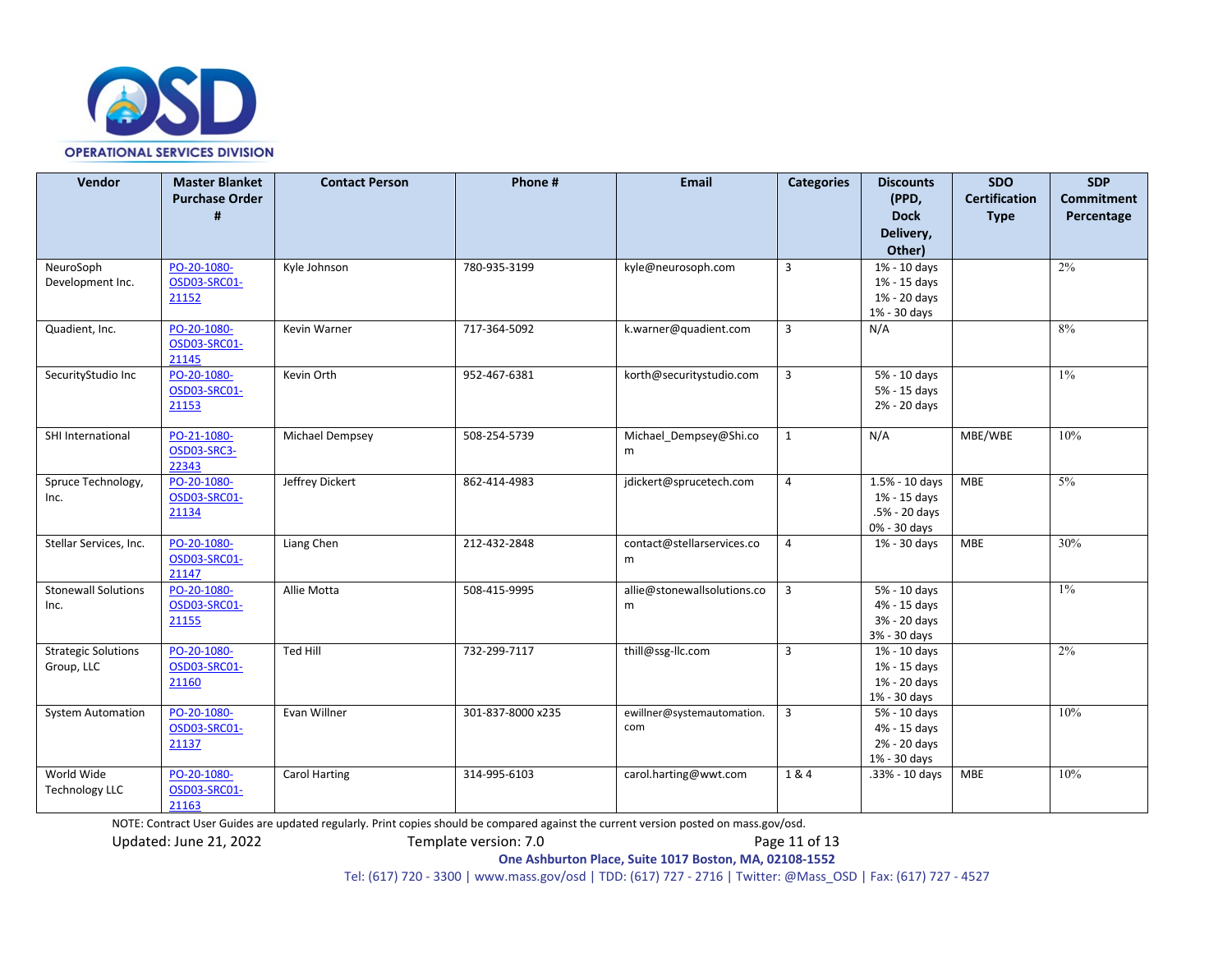

| <b>Vendor</b> | <b>Master Blanket</b><br><b>Purchase Order</b> | <b>Contact Person</b> | Phone #      | <b>Email</b>        | <b>Categories</b> | <b>Discounts</b><br>(PPD,<br><b>Dock</b><br>Delivery,<br>Other) | <b>SDO</b><br><b>Certification</b><br><b>Type</b> | <b>SDP</b><br>Commitment<br>Percentage |
|---------------|------------------------------------------------|-----------------------|--------------|---------------------|-------------------|-----------------------------------------------------------------|---------------------------------------------------|----------------------------------------|
| Zones, LLC    | PO-20-1080-<br>OSD03-SRC01-<br>21136           | Robert Spencer        | 508-740-9877 | MassITS75@zones.com |                   | N/A                                                             | <b>MBE</b>                                        | 4%                                     |

\*Note that COMMBUYS is the official system of record for vendor contact information.

\*\*The Master MBPO is the central repository for all common contract files. Price files may be found in the individual vendor's MBPO.

\*\*\* The Solicitation Enabled MBPO is the MBPO to solicit multiple quotes and receive pricing from vendors.